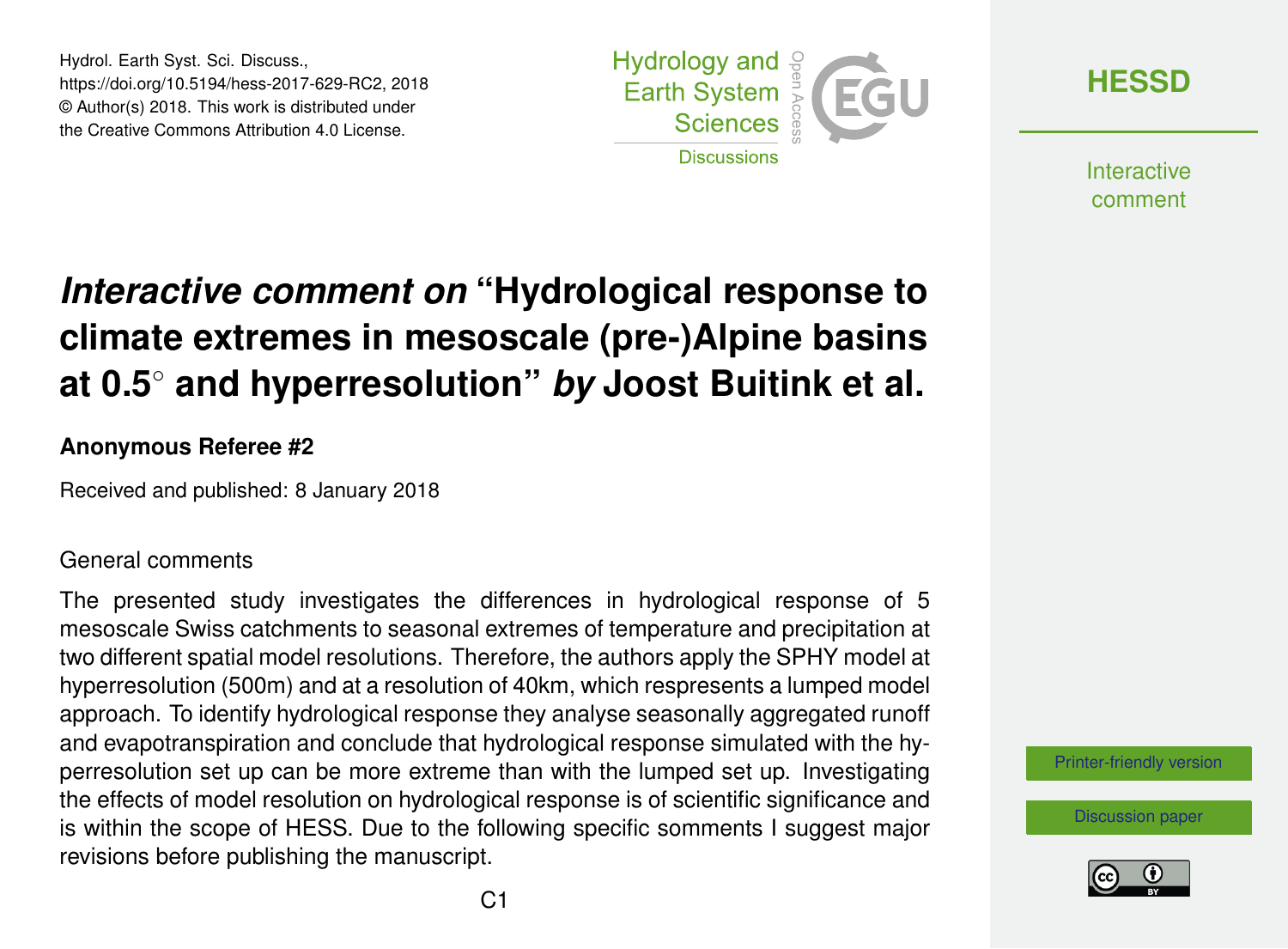Specific comments

P1 L4f: "For four seasonal extremes representing flood and drought/heatwave conditions we investigate the simulated response at both model resolutions." – What are the four seasonal extremes or do you mean you investigate extremes in four seasons?

P1 L1-L12: In the abstract you mention hydrological responses. An on P1 L8f mention "two simulated responses" – It needs to be stated in the abstract what these responses are.

P1 L1-L12: In the abstract you mention the terms hyperresolution, low resolution, corse resolution and distributed models and compare them to each other. If you use these terms, you need to explain them or provide a scale for the specific resolutions. Why do you compare low resolution model response to distributed model response (P1 L9f)? In P1 L2 you introduce a distributed model. Did you apply a lumped model, too?

P1 L1-L12: Wording and sentences of the abstract need to be revised since they are often distracting.

P2 L1f: "We note the recent trend in hydrological modeling, which convenes coarse global modeling with local high resolution modeling: hyper resolution modeling (Wood et al., 2011; Bierkens, 2015; Bierkens et al., 2015)." – Please be more precise. The sentence is misleading.

P2 L17f: What are the normal, new and old situations? Please define them.

P2 L20f: Please rephrase the sentence.

P3 L1: What are "complex" basins?

P1 L13 – P3 L16 section Introduction: The introduction is rather an overview of the shortcomings of coarse scale global simulations with regard to their validity for local hydrological processes, of the effects landscape and land cover heterogeneity has on hydrological processes and of the issue of spatial resolution of hydrological models. **[HESSD](https://www.hydrol-earth-syst-sci-discuss.net/)**

Interactive comment

[Printer-friendly version](https://www.hydrol-earth-syst-sci-discuss.net/hess-2017-629/hess-2017-629-RC2-print.pdf)

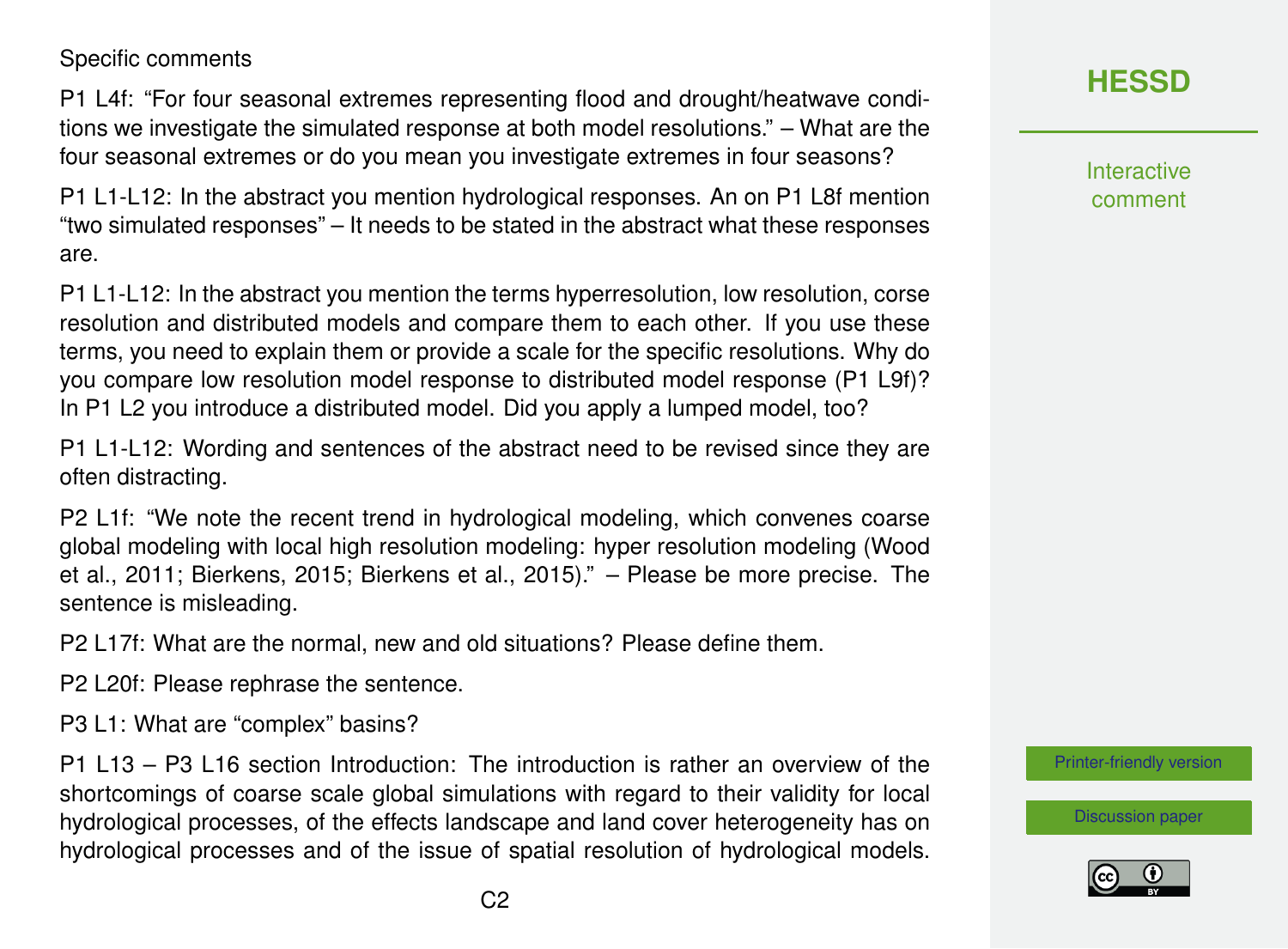However, it is not written what your study is about, what your goals are, what you plan to do and how you want to achieve your goals. This needs to be included and the introduction needs to be thoroughly revised.

P3 L6f: "With more than one-sixth..."  $-$  This sentence does not fit into this section. where is the connection to the content of the section P3 L3 – P3 L16?

P3 L4, L23: Scale is not the right word.

Section 2 "Methods, model and data" should be divided into subsections for better readability.

P3 L29 – P4 L14: The model is described in detail in the cited literature. Please focus on the parameters, routines, etc., which are necessary for your study.

P4 L12: ". . .sparse/bare vegetation (referred to as "other")." Does this mean that rocks is neglegted, or do you neglegt sparse vegetation? Please clarify!

P4 L16f: How did you resample input data?

P4 17f: Do you use measured runoff data for calibration? If so, where is this runoff data measured?

P4 L18f: On what monthly discharge do you calibrate? Mean, sum, median, maximum, etc.? Please clarify!

P6 Formula 1 and 2: It is not necessary to give the formula for the mean and standard deviation.

P6 L11f: "For this study, we are also interested in the difference between lumped and distributed simulations and its implications on the simulated anomalies." Isn't that the core of the study? At least the title suggests that. Please make this clear in the introduction section.

P7 L16f: Do you just propose this metric or do you introduce it? Is there any literature

Interactive comment

[Printer-friendly version](https://www.hydrol-earth-syst-sci-discuss.net/hess-2017-629/hess-2017-629-RC2-print.pdf)

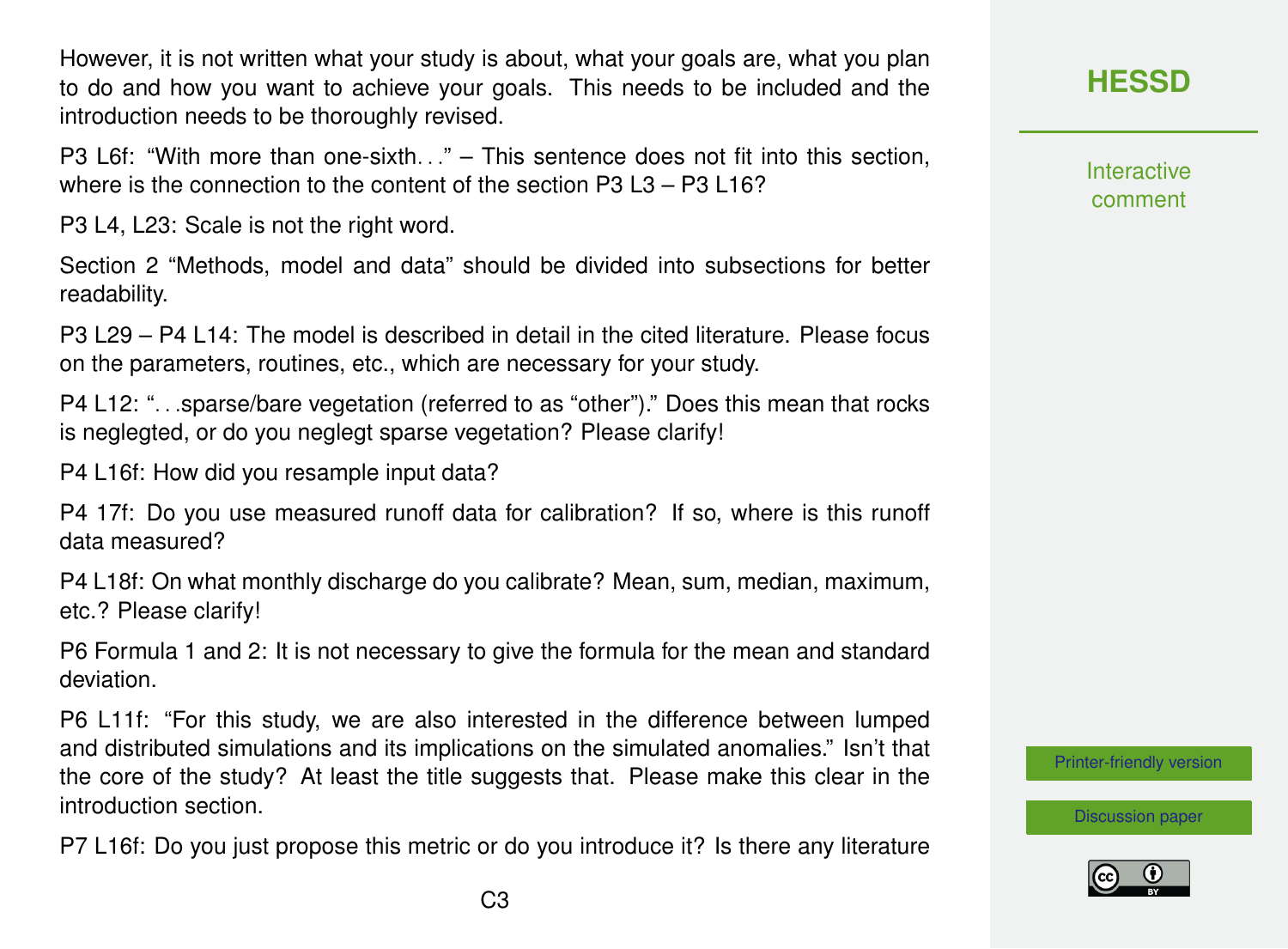where this metric has been applied or developed?

P9 L13: You mention the models inability to simulate discharge during low flow periods. Is the model then really suitable for the study, since you focus on extremes? Please explain this.

P9 L13 – P10 L1: You assume that the weak model performance at low flow periods might be related to the coarse monthly calibration time step. Why don't you choose a finer time step? In your work, you focus on extremes and you realize that your model has problems in simulating low flows, which you trace back to the coarse calibration time step, but you don't test another calibration time step. You should definitely check and explain this.

P10 L35: What are "interesting relations"? Please explain.

P11 L1: What is the measure for a possible correlation? Please specify and give a measure for correlation and its significance.

P15 L1f: "Nevertheless, this figure does not provide enough information to draw a frim conclusion about the performance of the lumped model with respect to the distributed model results." – Please rephrase. The sentence is partly unclear. Moreover it raises the question why you show this figure if it is not good enough for what you want to show.

P15 Figure 8: Please give a more informative description. What do the numbers 2056 and 2181 mean?

P16 L21f: "All basins are for large parts covered with snow during the winter month" better: Large parts of the basins are covered with snow during the winter month.

Technical corrections

Entire text: Please check usage of the word "land use". Land use refers to agriculture, industry, buildings and everything where the natural environment is modified by human

## **[HESSD](https://www.hydrol-earth-syst-sci-discuss.net/)**

**Interactive** comment

[Printer-friendly version](https://www.hydrol-earth-syst-sci-discuss.net/hess-2017-629/hess-2017-629-RC2-print.pdf)

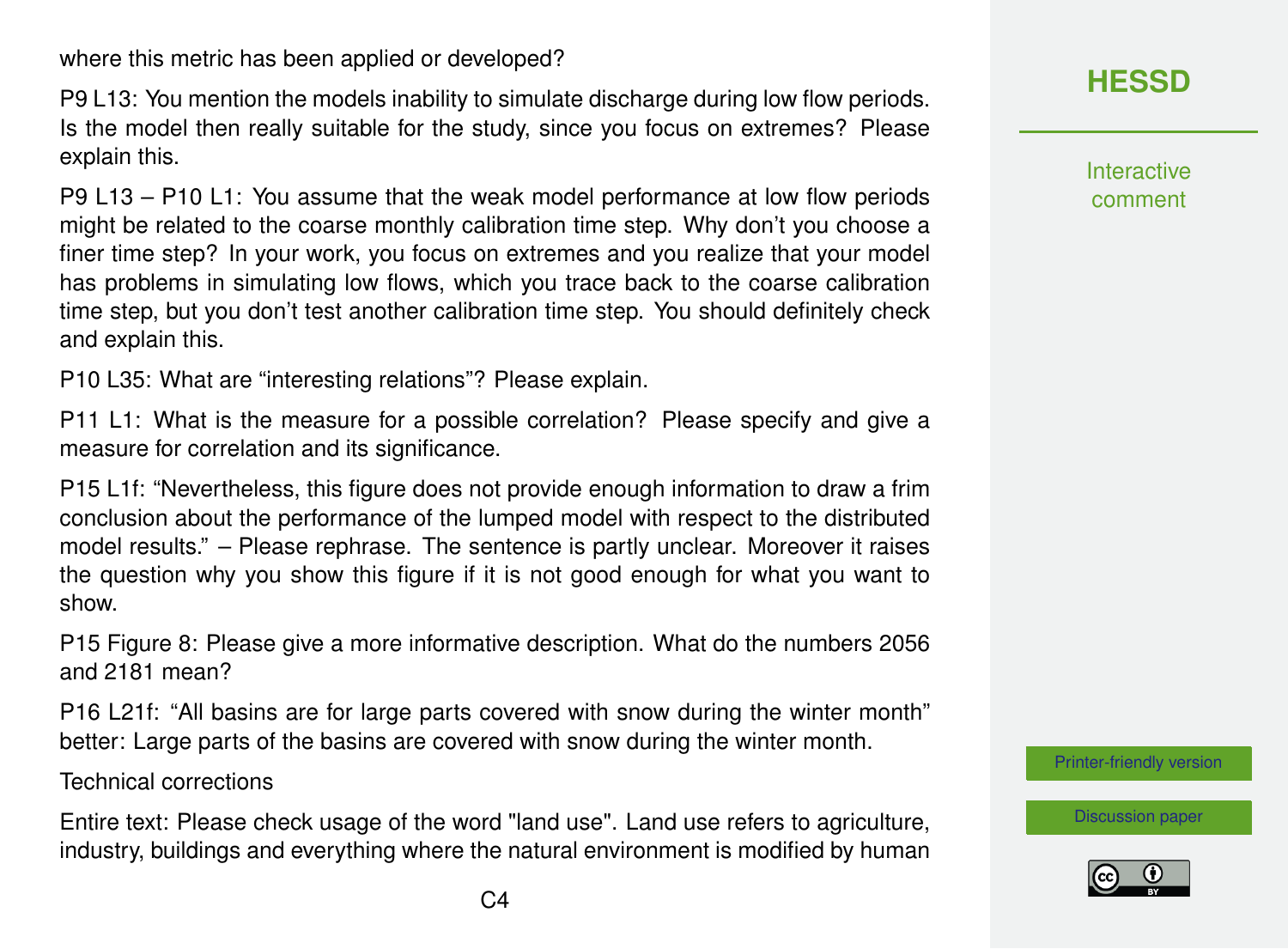activities. Land cover might be a better word in most cases since you do not refer to human activities.

- P1 L13, L23, L24: "course" instead of coarse
- P1 L20, P2 L23: "relative" instead of relatively
- P1 L24: "sign" –> signal would be the better word
- P2 L2: "hyper resolution" instead of hyperresolution
- P3 L32: It has to be "The model runs on a fixed daily time step. . ."
- P4 L17: duplicate of "using the"
- P5 Figure 1: Maps need a spatial reference!
- P7 L10: an "are" is missing after  $\mu$
- P8 L1: "In Fig 3b, both . . ." you mention more than two in the sentence.
- P10 L1: "relative" instead of relatively
- P10 L8: " $\ldots$  based on the.  $\ldots$ "  $\rightarrow$  without "the"
- P10 L5: "relations with" –> relation between
- P10 L30: "... where all models cells..." -> where all model cells
- P10 L34: ". . .highly spatial variable. . ." –> highly spatially variable

P11 Figure 5: spatial reference is missing; at least the overview map in Figure 1 needs a spatial reference.

- P13 L24: "sign" –> signal would be the better word
- P14 L3, L5: "extend" instead of extent

P14 L13: "... model anomaly sits within ..." better: "...model anomaly is within..."

**Interactive** comment

[Printer-friendly version](https://www.hydrol-earth-syst-sci-discuss.net/hess-2017-629/hess-2017-629-RC2-print.pdf)